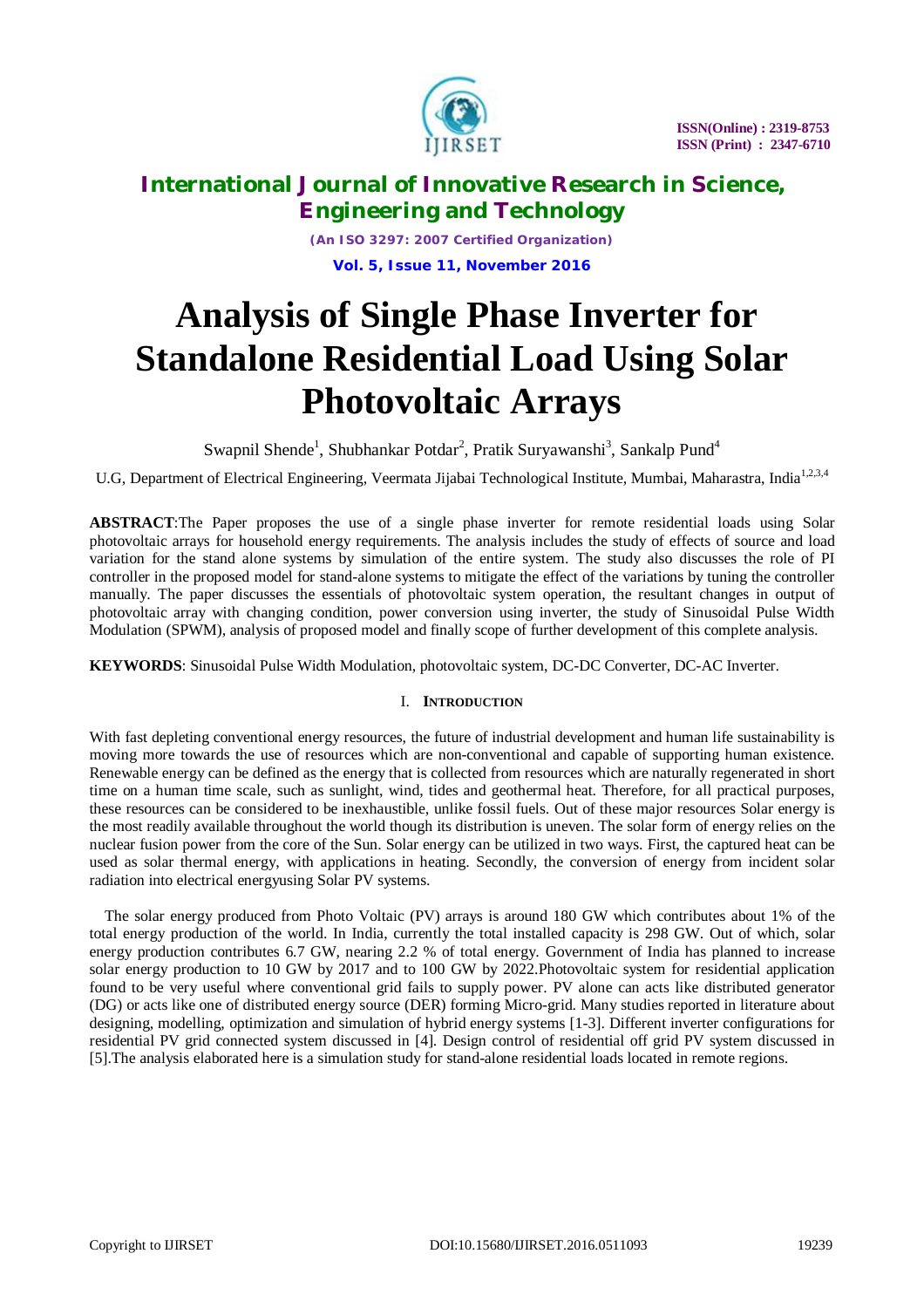

*(An ISO 3297: 2007 Certified Organization)*

**Vol. 5, Issue 11, November 2016**

### III.**PHOTOVOLTAIC ARRAYS AND PV MODULES**



To understand the electronic behaviour of the solar cell, it is useful to consider an equivalent circuit based on electrical components as shown in fig.1, where behaviours are as expected. Solar cells have non-linear properties as they are made by using P-N junction

In few cases, approximation is helpful to create equivalent circuit of a solar cell. This cell is represented by a current source in parallel with diode having negligible resistances. Considering, parallel resistance equal to infinity and series resistance equal to zero. There is no such ideal solar cell existing in practise. The circuit determines current-voltage relationship at output terminals.Expression for the solar cell equivalent circuit is given by Kirchhoff's current law,

$$
I_{sc} = I_d + I_p + I \qquad \qquad \dots (1)
$$

Where, I,  $I_p$  and  $I_d$  are the output current, shunt resistance current and diode current. The current through each element is influenced by the voltage across them. The current across diode is given by,

$$
Id = Io(\exp(qVd/KT) - 1) \qquad ...(2)
$$
  
 
$$
Vd = V + IRs \qquad ...(3)
$$

Where, Io is the reverse saturation current for diode, K is Boltzmann's constant, q is the electron charge and T is the Temperature. By substituting equations (2) and (3) into (1) and re-arranging,a solar cell characteristic equation can be derived as in (4),

$$
I = \text{Isc} - \text{Io}(\exp(qVd/KT) - 1) - Vd/Rp \qquad \qquad \dots (4)
$$

The solar cell is distinguished by Isc its short circuit current at zero output voltage and Voc which is maximum open circuit voltage at zero current. In case of short-circuit or open-circuit no power is generated. The cell delivers maximum power when operating at a point on the characteristic where the product of the two quantities that are current and voltage, has a maximum value. The position of the maximum power point represents the largest area of the rectangle as shown in Fig.2. The figure shows the maximum output power at particular voltage and current on the I-V curve.



Fig.2: Maximum Power Points on I-V and P-V curves

The power  $P_{\text{max}}$  supplied by the cell at the maximum power point under standard conditions, divided by the power of the radiation incident upon it gives the cells efficiency. The most common conditions used are irradiance of 1000  $W/m<sup>2</sup>$ , standard spectrum, and temperature 25 $^{\circ}$ C[6].

To get a desired value for voltage and current, modules are wired in series and parallel in PV Array. The number of series cells indicates the voltage of the panel, whereas the number of parallel cells indicates it's current. If cells are

.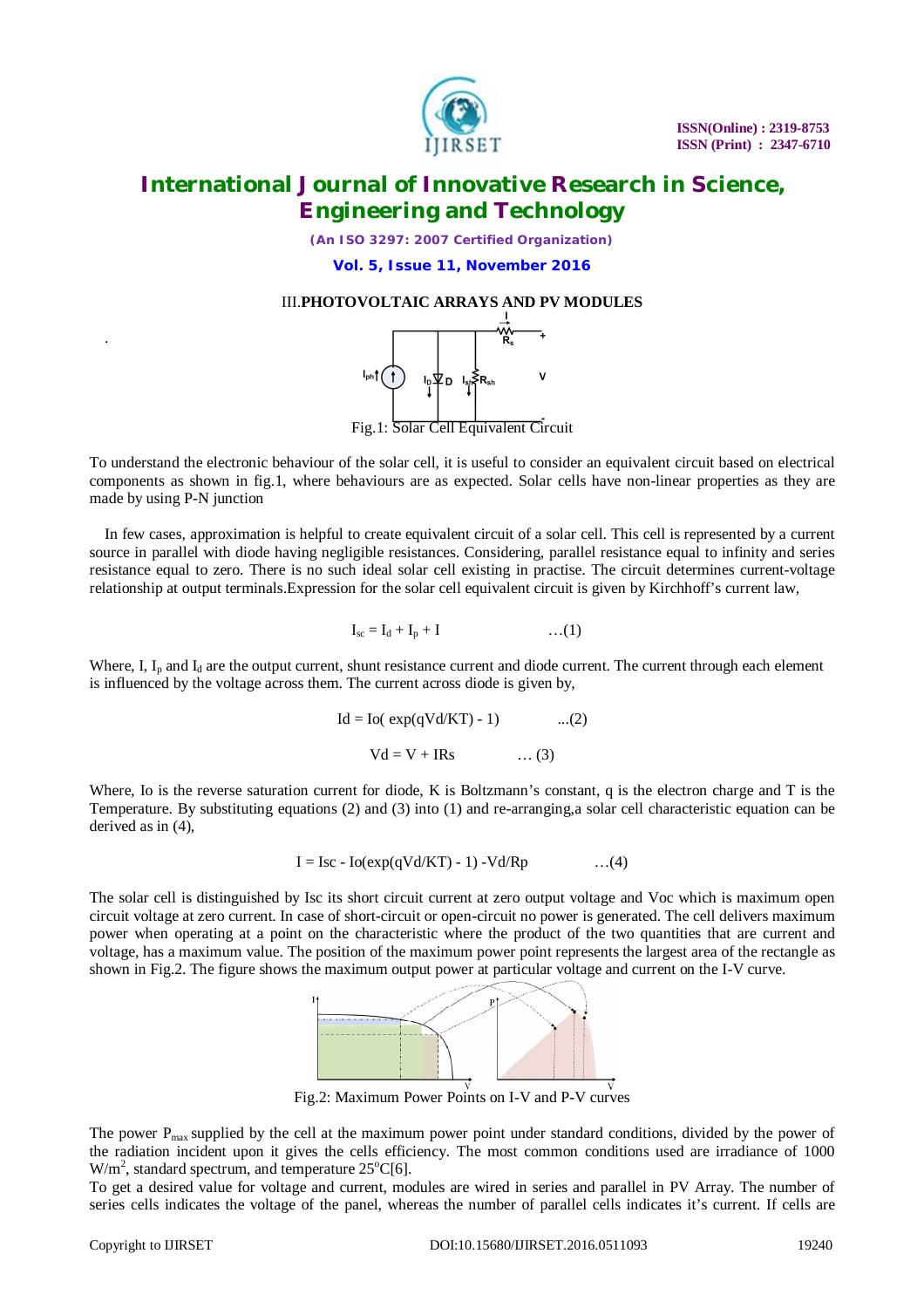

*(An ISO 3297: 2007 Certified Organization)*

#### **Vol. 5, Issue 11, November 2016**

connected in series, shading of individual cells can destroy the shaded cell or of the lamination material. To avoid such a condition, Bypass diodes are connected anti-parallel to the solar cells as shown in Fig.3 As a result, voltage differences are avoided in the reversecurrent direction of the cells. In practice, one bypass diode is connected for every 15-20 cells.Bypass diodes also allow current to flow through the PV module when it is partially shaded, even if at a reduced voltage and power, Bypass diodes do not cause any losses.



FIG.3: SERIES PV CELLS WITH BY-PASS DIODES

#### IV**. EFFECTS OF ATMOSPHERIC CONDITIONS ON SOLAR PV SYSTEM**

1) Effect of Irradiation: In case of irradiation level increase, maximum power that could be obtained increases linearly but the voltage at which Maximum Power Point occurs remains almost constant as shown in fig.4. The figure shows the output current and power at  $1 \text{kW/m}^2$  and  $0.6 \text{kW/m}^2$  irradiation. The point on the curve shows the maximum power points.



2) Effect of Temperature: As temperature increases, the exponential term in cell current equation reduces. The net effect of increasing temperature is to reduce the open circuit voltage(Voc) linearly. The magnitude of this reduction is inversely proportional to Voc and Isc increases slightly with increasing temperature because of an increase in heat generated carriers in the cell. The changes shown in fig.5 also depend on how the cell is made.However, the overall effect on efficiency seems to be similar to that on voltage. The fig.5 shows the curve at  $45^{\circ}$ C and  $25^{\circ}$ C. The points on the curve indicate the maximum power point at the two different temperatures.



Fig.5: I-V and P-V Characteristics at different Temperature conditions

3) Shading and dirt: When a portion of array is shaded, the output falls drastically due to internal short-circuiting. If the current drawn from the series string of cells is lesser than the current that can be produced by the shaded cell, the current developed by the string is restricted to a certain value. In case of voltage available from the rest of the cells in a string is greater, current will continue to flow through the cells in the shaded portion. Power is absorbed in the shaded cell, converting and losing it in the form of heat energy. The breakdown voltage for common cells is between 10 to 30 volts. Usually the reverse voltage of a shaded cell is greater than the forward voltage of an illuminated cell, hence one shaded cell is able to absorb the power of many other cells in the same string, abruptly affecting panel output.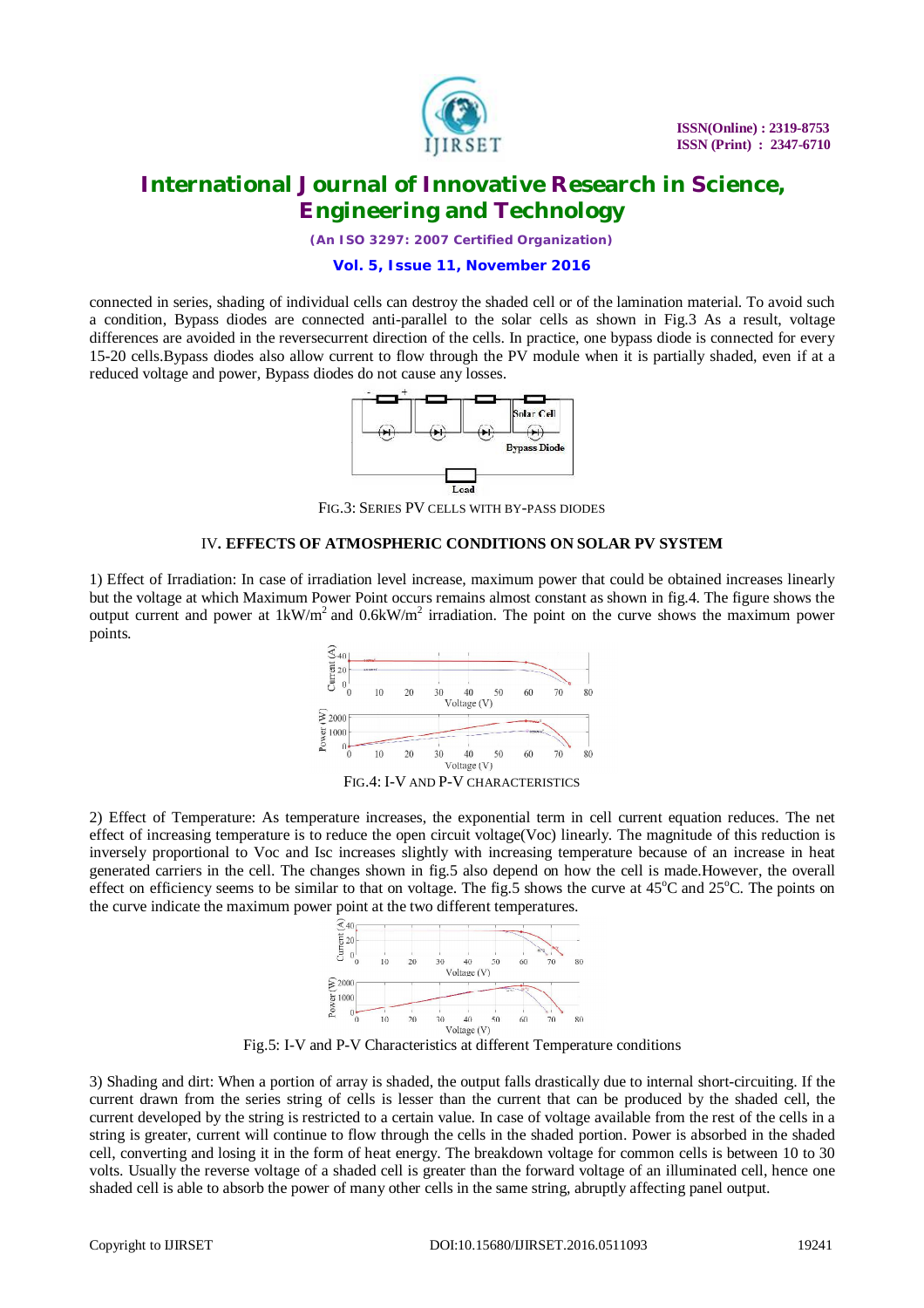

*(An ISO 3297: 2007 Certified Organization)*

**Vol. 5, Issue 11, November 2016**

### V. **SINGLE PHASE FULL BRIDGE INVERTER**

A single phase full-bridge inverter is shown in fig.6. From the given figure, the full-bridge circuit has two legs of switching devices, which are Insulated Gate Bipolar Transistor (IGBT) in this case. Each leg has two IGBTs and the load is connected between the two legs. This is also known as H-bridge inverter. Free-wheeling diodes are connected in parallel of each IGBT for circulating current, considering inductive loads.



FIG.6: SINGLE PHASE FULL BRIDGE INVERTER

When S1 and S2 are turned ON, output voltage VAB is equal to Vd. When S3 and S4 are turned ON, outputvoltage VAB is equal to -Vd. When all the four switches or IGBT's are turned ON, zero output voltage is obtained. The upper and lower switch of a leg of the H-bridge works in alternating manner such that when one switch is ON, the other is OFF. This inverter is usually used as PWM inverter.[7]

#### VI. **SINE PWM WITH UNIPOLAR SWITCHING TECHNIQUE**

In unipolar PWM technique, two completely out of phase sine waves are taken as reference signals. The signal waves have same amplitude and frequency. These sine waves are compared with the common carrier wave, which can be taken as a high frequency triangular wave. From the Fig.7 it can be observed that a high frequency triangular wave acts as a carrier signal and a low frequency sinusoid is reference signal in this case.The gate pulse Vg1 applied at the S1 is obtained from comparison of upper sine wave w.r.t. carrier wave whereas, gate pulse Vg3 applied at the S1 is obtained from comparing lower sine wave with carrier.



Vg1 and Vg3 are not applied simultaneously. There exists a phase difference between them. Whenever the reference signal 1 has higher magnitude than carrier signal,  $V_{gl}$  is high and  $V_{d}$  appears asVAN Otherwise, VAN = 0. Similarly, whenever the reference signal 2 has higher magnitude than carrier signal, Vg3 is high and  $V<sub>d</sub>$  appears as VBN or VBN  $= 0$ . For the complete cycle of reference signal, VAB  $=$  VAN - VBN The inverter output voltage switches between either between zero and  $+V_d$ during positive half cycle or between zero and  $-V_d$  during negative half cycle of the fundamental frequency.The unipolar switched inverter offers reduced switching losses and generates less Electromagnetic interference. The harmonic content of the output voltage waveform is reduced as compared to bipolar switching. Thus, Unipolar switching is better and is preferable to use when desired output is pure sine wave[8].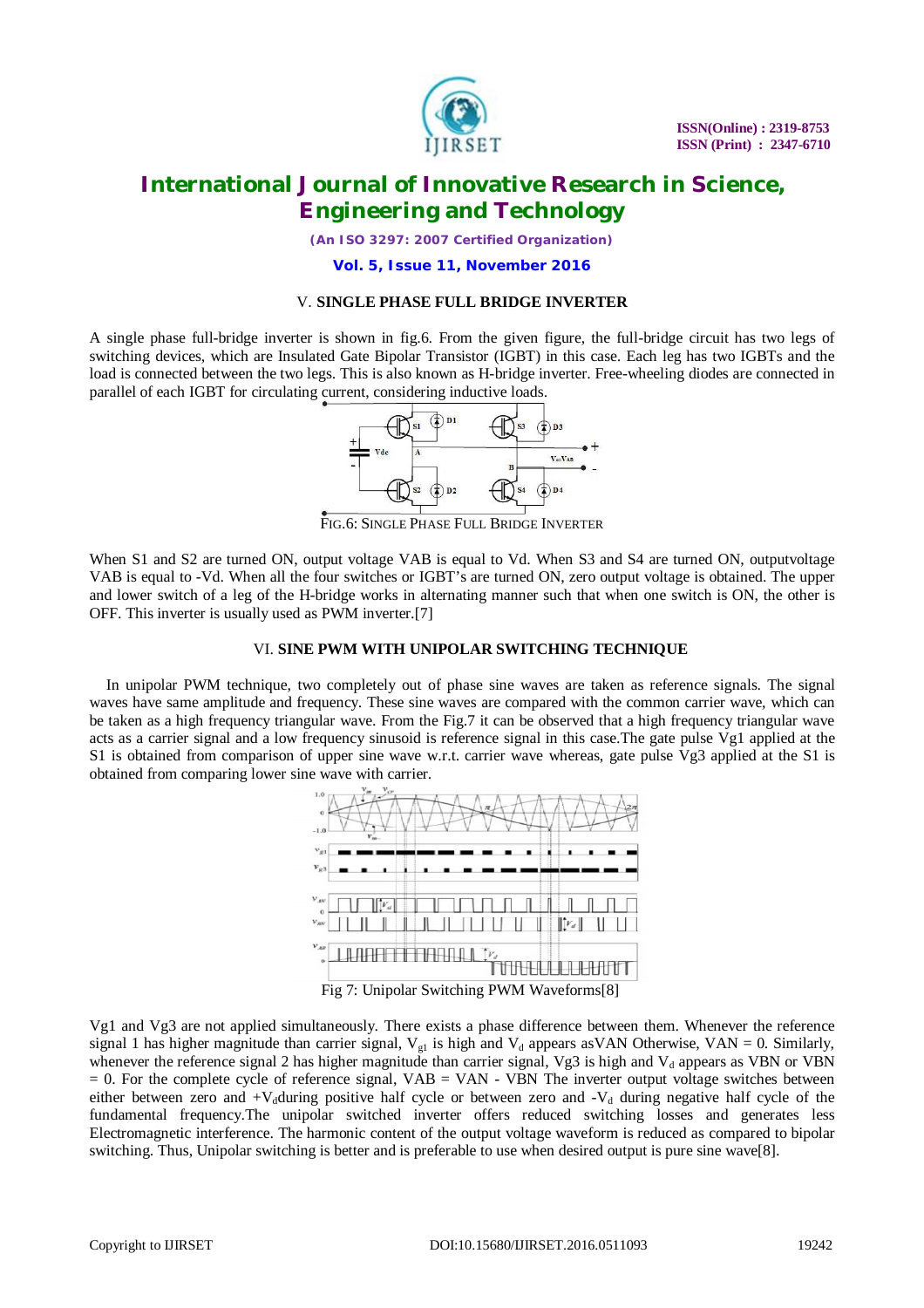

*(An ISO 3297: 2007 Certified Organization)*

**Vol. 5, Issue 11, November 2016**

### VII**. DC TO DC CONVERTER**

A DC to DC converter is a device that accepts a DC input voltage and produces a variable DC output voltage. The output voltage is usually at different voltage level than the input provided to the circuit. DC to DC converters can be used to play important roles in power system such as to provide noise isolation, power bus regulation, etc.

A. Boost Converter:fig.8 shows a Boost converter circuit which is used when a voltage at higher level than the input voltage is desired. The figure shows an IGBT in parallel with a capacitor. When the transistor is in the ON state  $V<sub>x</sub> =$  $V_{in}$ , and in the OFF state  $V_x = V_0$  the inductor current travels through the diode. The average inductor voltage must be zero for the average current to remain in steady state as shown in Fig.9.The analysis assumes continuous conduction provided by inductor.

 $(Vin - Vo) * toff + Vin *ton = 0$  ...(5)

This can be rearranged as,

 $\text{Vo/Vin} = \text{T/toff} = 1/(1 - \text{D}) \dots (6)$ 

and for a lossless circuit,  $T = \text{ton} + \text{toff}$  and  $D = \text{ton}/T$  . assuming constant power gives,



The negative sign indicates a reversal in the direction of the output voltage [9].The duty ratio D stays between 0 and 1 the output voltage will always be greater in magnitude than the input voltage. Fig.9 shows the output of the boost converter for improved output. The waveform indicates the on and off time of the transistor and the inductor current.



Fig.9 Boost Converter Output[9]

#### VIII. **MODEL FOR RESIDENTIAL LOAD STAND-ALONE PV SYSTEM**

The basic model for the residential load PV system is described in fig.10. Basic components are PV array or PV panel, DC-DC converter, DC-AC inverter, low pass filter, transformer, PI controller, and finally AC load[10]. The figure shows the PV cell output given to converter circuit and the optimisation is done by using a PI controller.



Fig.10 Schematic of stand-alone PV system for Residential Load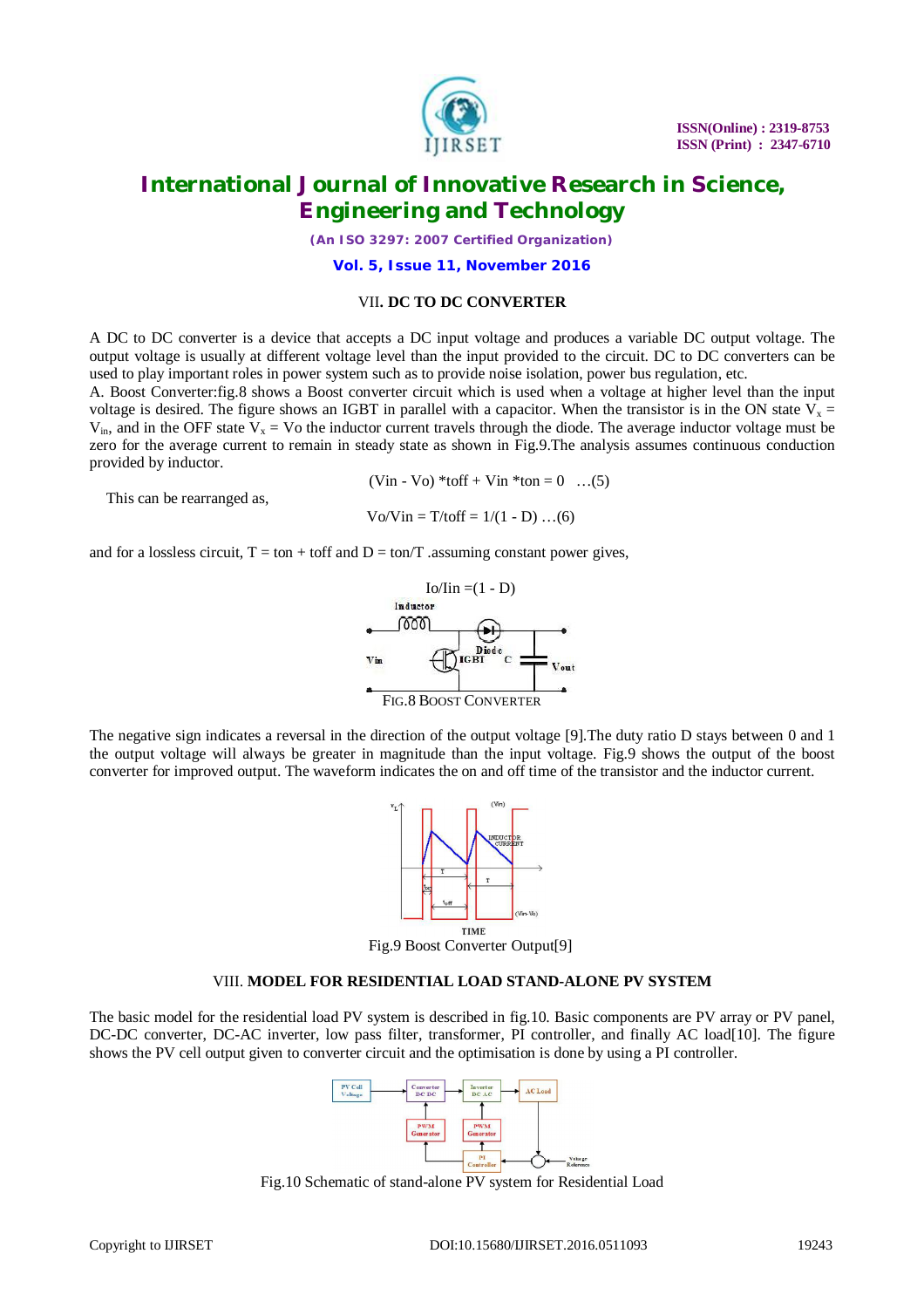

*(An ISO 3297: 2007 Certified Organization)*

### **Vol. 5, Issue 11, November 2016**

PV Array: A standard PV module has 36 PV cells which has 0.5 V as output voltage of each cell. Thus, a PV module has 18 V as its open circuit output voltage. A number of PV panels thus can be arranged in series or parallel to get desired current or voltage rating [11]. In the model presented, 8 modules are connected, 2 in a series string and 4 such parallel strings in PV array.

DC-DC Converter: Any of the DC-DC converters can be used for changingthe DC power obtained from PV array. A boost converter hasbeen used in the presented model. A reason of using boostconverter is that it increases the voltage level at inputs ofinverter, or reduces current through the inverter, which givesreduced losses and low current rating for apparatus used. [9]

DC-AC Inverter: A single phase sine PWM inverter has been used for obtaining AC power from converters. Control of output voltage can be easily be obtained by varying pulse width of inverters. Varying the modulation index of inverter varies the output voltage or output power. Thus, a unipolar switched sine PWM inverter is used in the proposed model [12].

Low pass filter: A low pass filter is necessary to filter the harmonic content from the PWM inverter output. An almost pure sine wave is obtained when the output of sine PWM inverter is passed through a low pass filter. Hence, an L-C low pass filter is used.

Transformer: A single phase transformer is used to change the outputvoltage level efficiently and it helps to vary modulation index.

AC Loads: Loads connected are residential loads which mainly compriseof tube lights, fans, bulbs, refrigerator, etc. These loadsare thus considered as resistive loads only as the power factorfor all these loads is very high, close to unity. PI Controller: A Proportional-integral controller can be used for theregulation of output voltage. As shown from Fig.11 the blockdiagram of PI controller, it processes on the error betweenreference and the output. Proportional control gives outputproportional to instantaneous error and integral control givesoutput proportional to integral of the error.



Fig.11 Block Diagram of PI Controller

Transfer function of PI controller is:

$$
G(s) = Kp + Ki/s
$$

Where,

Kp - proportional gain and Ki - integral gain.

When Kp increases, the rise time and steady state error decreases while there is an increase in overshoot and minor changes are seen in settling time. In case of increase in Ki there is a considerable decrease in rise time, while steady state error is completely eliminated. Settling time and overshoot increases with increase in Ki. PI controller is used very widely in industries as it has the ability to reduce steady state error to zero[13]. For the presented model, voltage regulation is required as per the requirements of residential loads. A reference of 230 V Root Mean Square (RMS) value is given to PI controller. Output at load terminals is compared with reference and the error is fed back to PI controller. As the controlling variable of output voltage is modulation index for PWM inverter, the PI controller output is fed to reference signal generator of PWM generator, thereby varying the modulation index. PI controller can also be used to achieve the same purpose but in a different manner, by controlling the duty cycle of boost converter. In this manner, PI controller has been utilized to regulate the output voltage.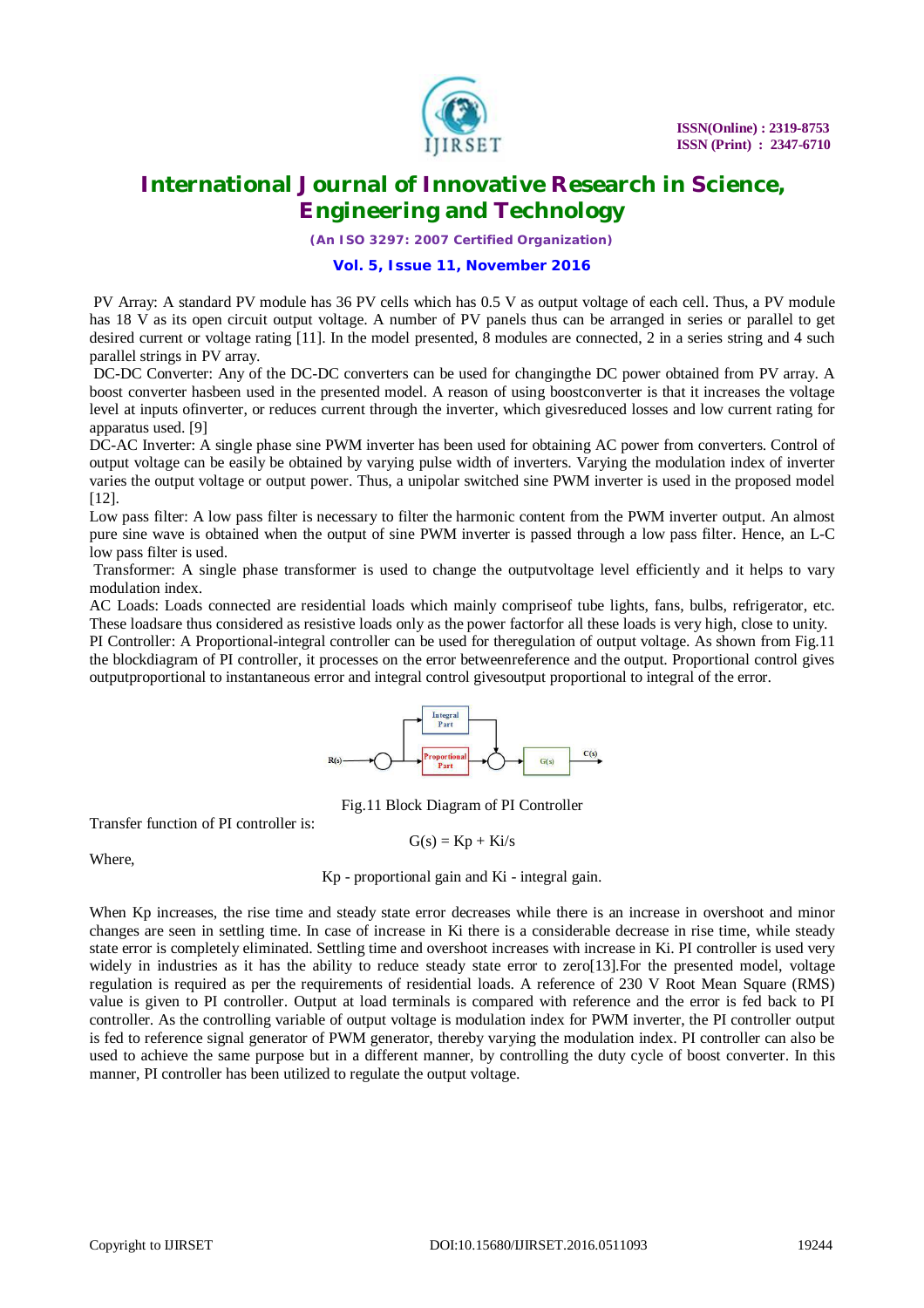

*(An ISO 3297: 2007 Certified Organization)*

#### **Vol. 5, Issue 11, November 2016**

#### IX. **OUTPUT WAVEFORMS AND RESULTS**

Two conditions with corresponding output waveforms discussed here are: Simulink model without PI controller and Simulink model with PI controller.

 Before going into details of the models, parameters of various components which are found out manually and are common to both the models (e.g. inductor and capacitor values in low pass LC filter) are specified.Parameters of various components and assumptions:

PV Array: 2 modules in a series, 4 parallel strings, Irradiation=1000W/m<sup>2</sup>, temperature=25°C, Voc =73 v, Isc= 32.4 A. Boost Converter: L= 0.463 mH, C= 2mF, Switching frequency=2000 Hz, Duty Cycle =0.6. Single phase Transformer: primary turn to secondary turn ratio,  $N = 1:4$ ,  $Rm = 250$  ohm, and  $Xm = 1.2732$  H, r1=0.005ohm, r2=0.025ohm, x1=0.159mH, x2=0.795mH.

Low Pass LC Filter: L=15mH,C=50 micro Farad.

For practical purposes, irradiation is considered to vary from 600 W/m<sup>2</sup> to 900 W/m<sup>2</sup>. Similarly, temperature is considered to vary in between  $25^{\circ}$ C and  $45^{\circ}$ C. Pertaining to the above conditions, maximum load on the system is assumed to be 1kW, which can be fed by PV array at 600  $\text{W/m}^2$  and 45°C.

#### A. *MODEL WITHOUT PI CONTROLLER:*

The model is shown in following fig.12. A constant modulation index m=0.8 is assumed here. The model consists ofa boost converter connected to the PV array and the converter output is further given to PWM inverter. The output of inverter is given to a filter circuit which is later supplied to load through a linear transformer.



Fig.12 model without PI controller

1) Effect of irradiance and load disturbance on output parameters:



Fig.13 Output voltage and current w.r.t. change in load and irradiation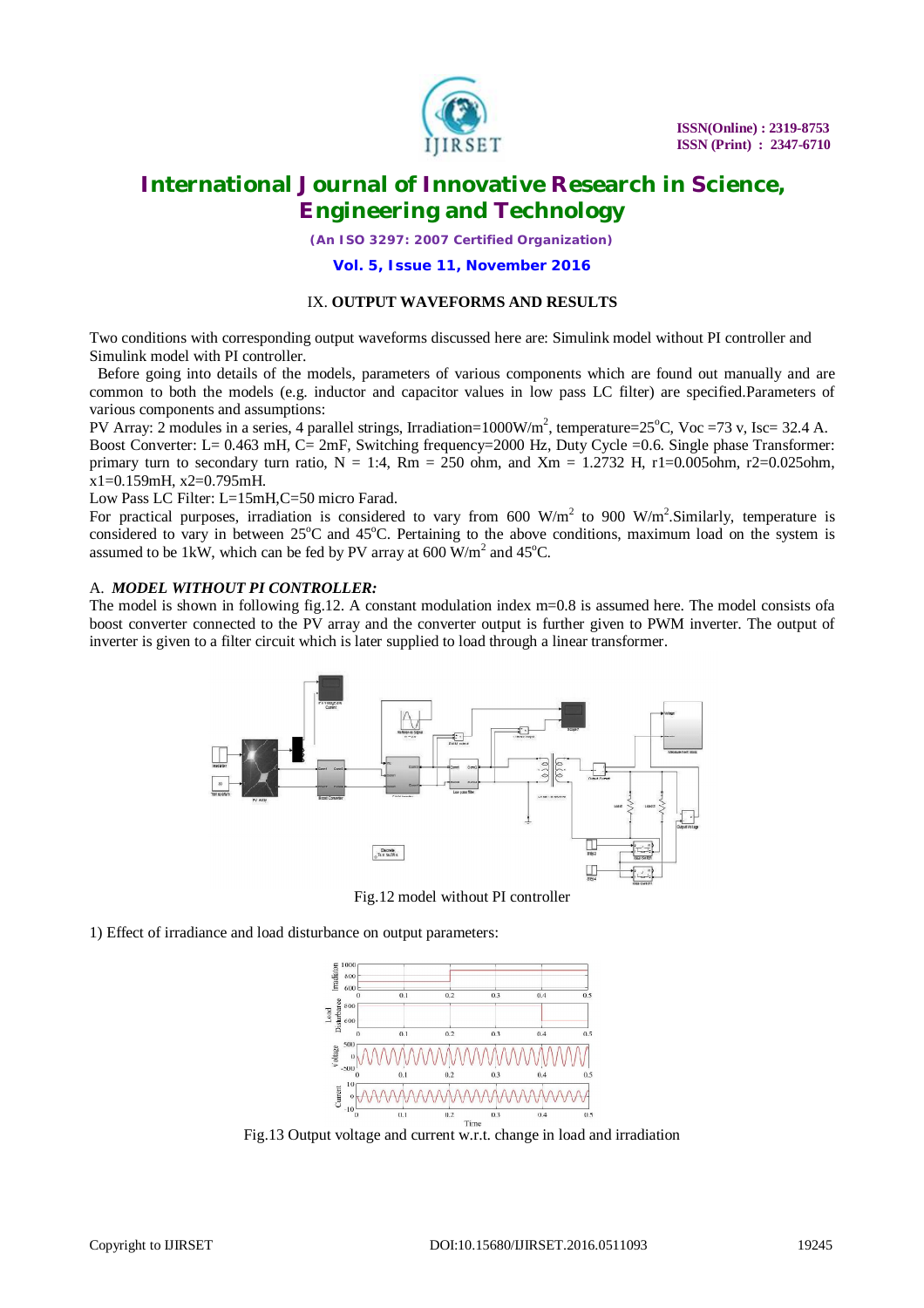

*(An ISO 3297: 2007 Certified Organization)*

**Vol. 5, Issue 11, November 2016**



Fig.14 RMS Output voltage and current w.r.t. change in load and irradiation

From Fig.13 and Fig.14 it is observed that at first with increase in irradiation, voltage and current increase to higher values. After sudden decrease in load, voltage increases and reaches a steady RMS value while current decreases and reaches a steady value and to meet the required power output. Thus, the output voltage is displaced from its required value which is undesired. Therefore, PI controller is used.

### *B. MODEL WITH PI CONTROLLER:*

By manually tuning i.e. changing values of gains and observing outputs till satisfactory output is obtained, gains of PI controllers were found. Fig.15 shows model with a PI controller block connected to PWM inverter for tuning. The model circuit consist of a PV module connected to boost converter which provides its output to PWM inverter. In this circuit the PI controller block is connected to the PWM inverter and a reference voltage is given to the PI controller block for regulating the output voltage.



Fig.15 Model with PI controller

Values of controller gains are:  $Kp = 0.004$ ,  $Ki = 0.3$  The model is shown in fig. below

1) Effect of irradiation and load disturbance on output parameters:



Fig.16 Output voltage and current w.r.t change in irradiation and load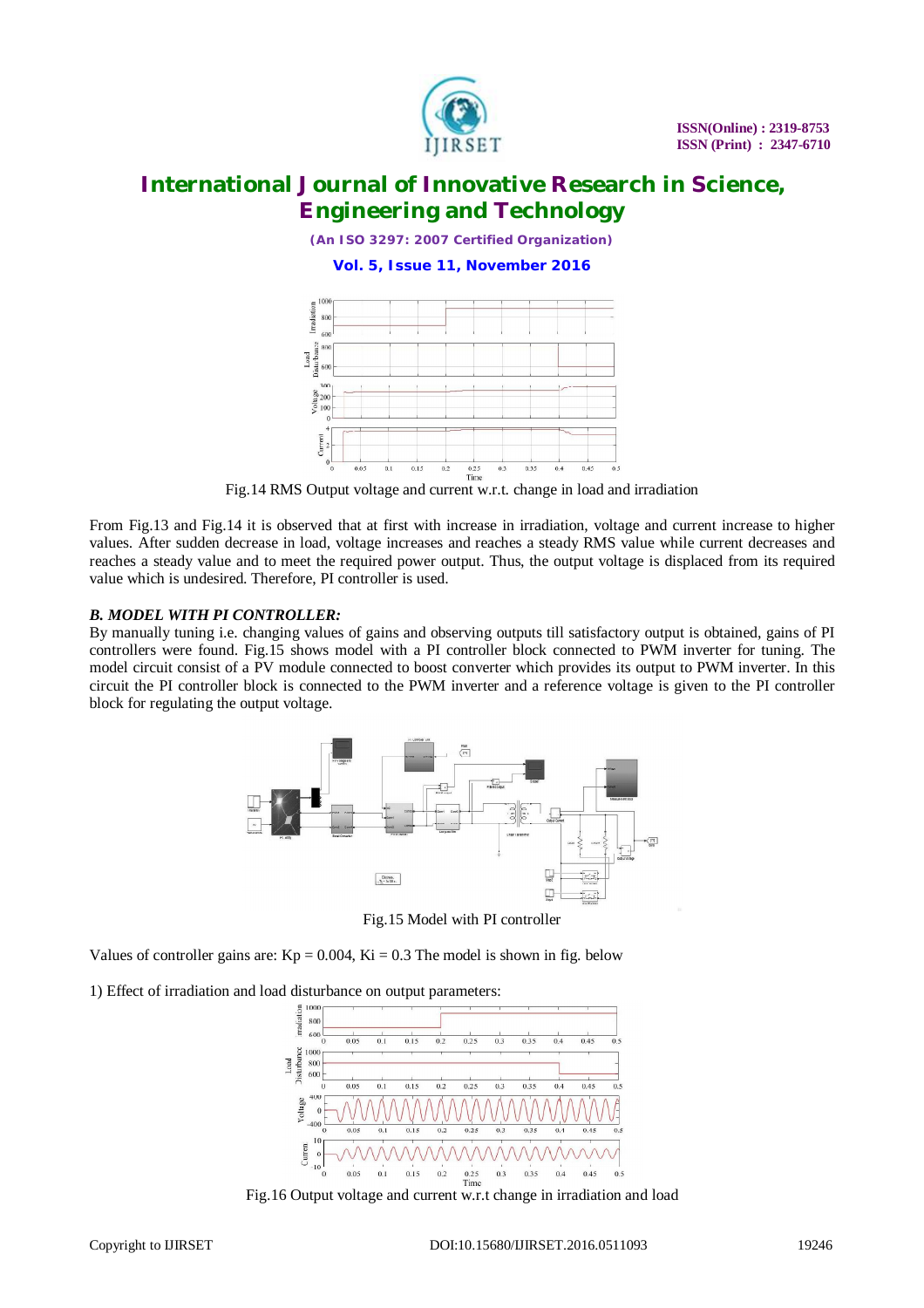

*(An ISO 3297: 2007 Certified Organization)*

#### **Vol. 5, Issue 11, November 2016**

As fig.16 shows the current and voltage output of the model with change in irradiation at 0.2 seconds and the change in the load at 0.4 seconds. There is a slight change in the expected voltage and current, rather a unnoticeable one.



Fig.17 RMS Output voltage and current w.r.t. change in load and irradiation

As in fig.17 irradiation is increased at 0.2 sec, RMS voltage and current both are increased but return to the previous value in about 2 cycles. At 0.4 sec, when load is decreased suddenly, voltage goes up and current decreases. After 2 cycles, voltage regains its original value due to PI action and current remains steady tomeet the required power. Thus, PIcontroller acts as a voltage regulator and maintains the voltage level constant,which is required by residential loads.

#### X. **CONCLUSION**

The paper deals with study of single phase sine PWM inverter and its switching techniques. Moreover, implementation of unipolar switched PWM inverter in residential load PV system is studied. PI controller is used in regulating the output voltage for variations in source and load conditions. P-V and I-V curves for different irradiations and temperatures have been plotted. Model with PI controller and withoutPI controller has been developed and simulation results are observed. The simulation results suggest that the changes in current and voltage are very minute or of negligible magnitude. After going through this phase of change the current and voltage return to their previous values. Use of PI controller along with PWM inverter was found to satisfactorily regulate the output voltage regardless of source as well as load variations. The future work in this project includes improving the system performance by implementing Maximum PowerPoint Tracking controller and including a battery to store the energy. A battery charge controller is required to keep batteries properly fed and safe for the long term. Use of MPPT in the PV system shall enable use of minimum number of PV panels to meet the load requirement.

#### **REFERENCES**

[1] E.Mazhari, J.Zhao, N.Celik, S.Lee, Young-JunSon and L.Head. "Hybrid simulation and optimization-based design and operation of integrated photovoltaic generation, storage units, and grid." Simulation Modelling Practice and Theory 19, No.1 (2011): 463-481.

[2] C.Wang, and M.H.Nehrir. "Power management of a standalone wind/photovoltaic/fuel cell energy system." IEEE transactions on energy conversion 23, no. 3 (2008): 957-967.

[3] I.Moriana, I. San Martin, and P.Sanchis. "Wind-photovoltaic hybrid systems design." SPEEDAM, pp.610-615. IEEE, 2010.

[4] C.Meza, J.J.Negroni, F.Guinjoan, and D.Biel. "Inverter configurations comparative for residential PV-grid connected systems." In IECON 2006- 32nd Annual Conference on IEEE Industrial Electronics, pp. 4361-4366. IEEE, 2006.

[5] S.Kumar, L.Taneja, and R.Kaur. "Design and control of residential off-grid connected PV systems." In Recent Developments in Control, Automation and Power Engineering (RDCAPE), 2015 International Conference on, pp. 204-208. IEEE, 2015.

[6] J.F.Sultani , "Modelling, design and implementation of d-q control in single-phase grid-connected inverters for photovoltaic systems used in domestic dwellings". Doctoral Thesis, De Montfort University, Leicester,UK.

[7] P.Zope, P.Bhangale, P.Sonare, S.Suralkar , "Design and Implementation of carrier based Sinusoidal PWM Inverter", International Journal of Advanced Research in Electrical, Electronics and Instrumentation Engineering, Vol. 1, Issue 4, October 2012.

[8] A.Namboodiri, H.Wani, "Unipolar and Bipolar PWM Inverter" International Journal for Innovative Research in Science and Technology, Vol-1, issue-7,pg.237-243,December 2014.

[9] DC-DC converter basics,<http://www.otherpower.com/images/scimages/1431/buck> boost basics.pdf

[10] S.Yadav, R.Jalan , "Design and Simulation of Small Power Stand Alone Solar Photovoltaic Energy System for Residential unit", International Advanced Research Journal in Science, Engineering and Technology (IARJSET), Vol. 2, Special Issue 1,pg.43-48 May 2015.